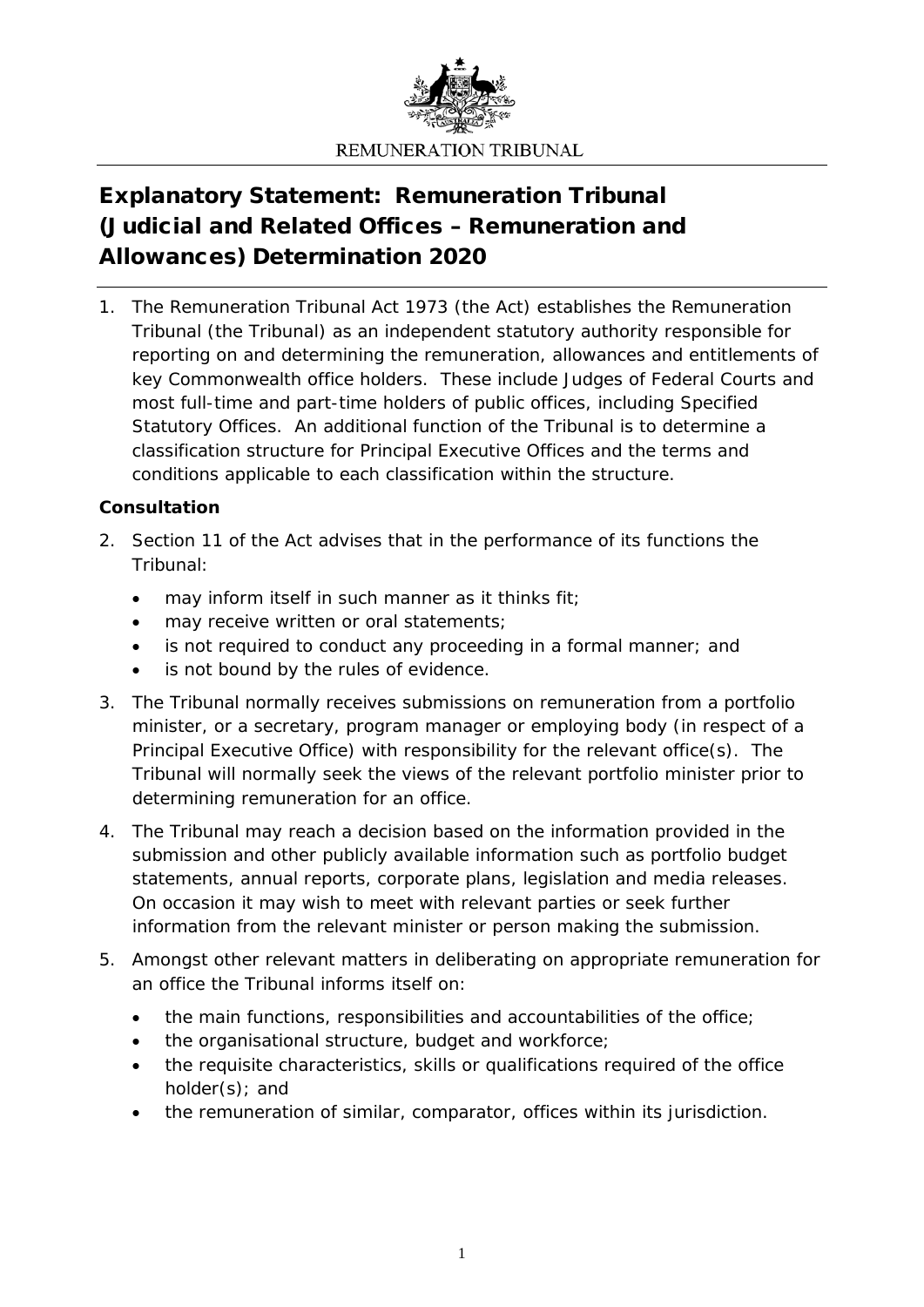## *Review of Remuneration for Holders of Public Office*

- 6. The Tribunal's obligations, under sub-sections 7(3) and 8(1)(b) of the Act are to make determinations in respect of remuneration for various offices within its jurisdiction at periods of not more than one year. To meet these obligations, the Tribunal issued determinations on 21 June 2019 and at that time included a general adjustment of 2 per cent to remuneration for all offices in its jurisdiction.
- 7. In complying with its obligations to make new determinations the Tribunal takes the opportunity to consider whether any general increase to remuneration for offices might be warranted. In conducting this review the Tribunal takes account of economic conditions in Australia, past and projected movements in remuneration in the public and private sectors (including the Australian Public Service), as well as the outcomes of reviews of public offices completed by the Tribunal. In order to inform its conclusions the Tribunal draws upon authoritative external sources such as the published material available from the Government, the Reserve Bank of Australia and the Australian Bureau of Statistics as well as trends in public and private sector remuneration. The Tribunal is also obliged by the Act to consider the Annual Wage Reviews of the Fair Work Commission. The Commission's 2020 decision was not available at the time the Tribunal concluded its deliberations.
- 8. The Tribunal also considered a joint request from the Minister for Finance, Senator the Hon Mathias Cormann and the Minister Assisting the Prime Minister for the Public Service and Cabinet, the Hon Greg Hunt MP, to institute stay on increases to remuneration, entitlements and allowances for all office holders in the Tribunal's jurisdiction.
- 9. On 11 June 2020 the Tribunal notified its decision to determine no adjustment to remuneration for public offices in its jurisdiction with effect from 1 July 2020. A statement setting out the Tribunal's reasons for decision is available at [www.remtribunal.gov.au.](http://www.remtribunal.gov.au/)
- 10. *Remuneration Tribunal (Judicial and Related Offices – Remuneration and Allowances) Determination 2020* implements the Tribunal's decision for Judicial and Related Offices.
- 11. Consultation on this outcome was considered unnecessary given the matters considered by the Tribunal in making its decision.

# **Retrospectivity**

12. Any retrospective application of this determination is in accordance with subsection 12(2) of the *Legislation Act 2003* as it does not affect the rights of a person (other than the Commonwealth or an authority of the Commonwealth) to that person's disadvantage, nor does it impose any liability on such a person.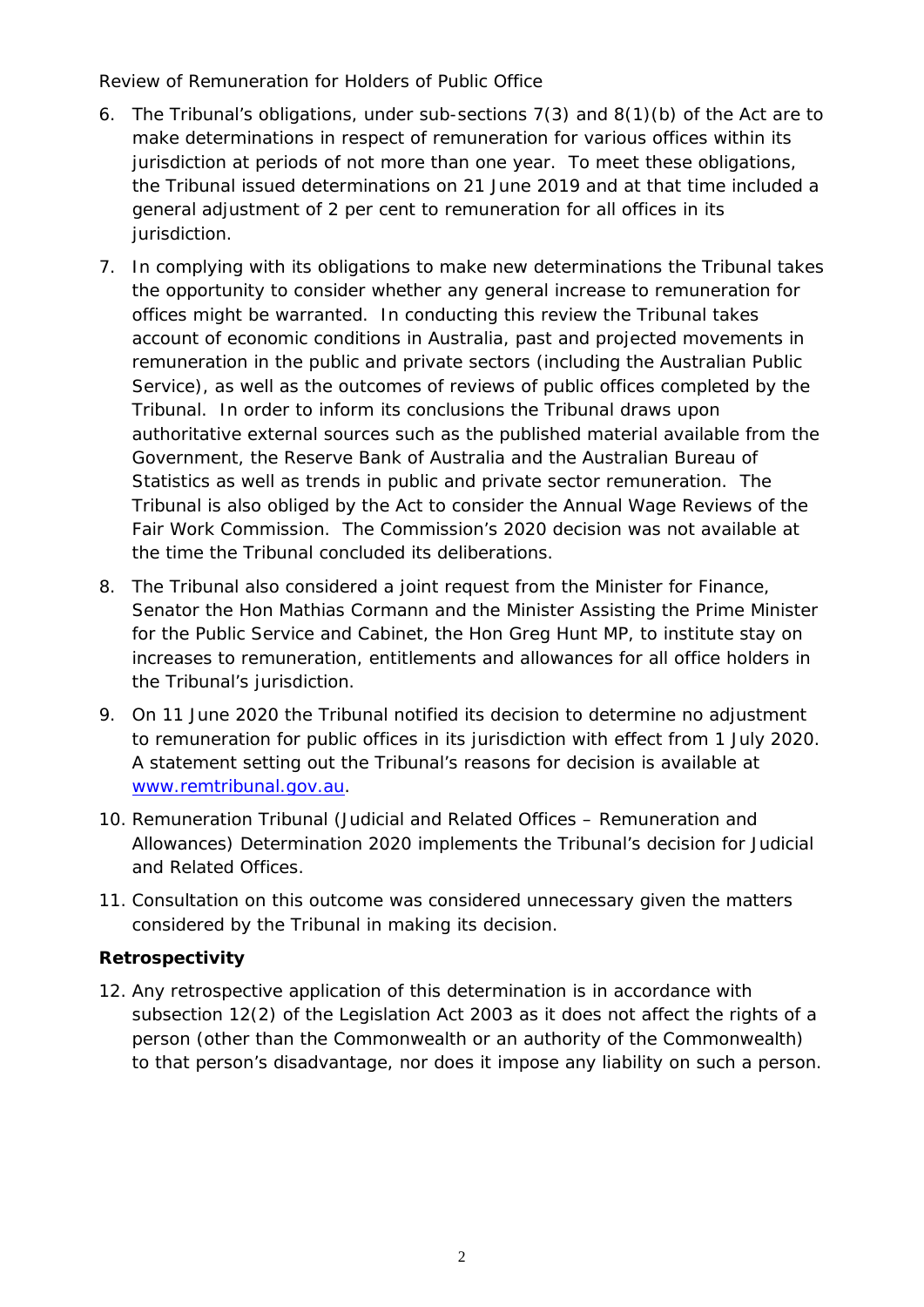## **The power to repeal, rescind and revoke, amend and vary**

13. Under subsection 33(3) of the *Acts Interpretation Act 1901*, where an Act confers a power to make, grant or issue any instrument of a legislative or administrative character (including rules, regulations or by-laws), the power shall be construed as including a power exercisable in the like manner and subject to the like conditions (if any) to repeal, rescind, revoke, amend, or vary any such instrument.

## **Details of the determination are as follows:**

## **PART 1 – PRELIMINARY**

14. Part 1 specifies the authority for and the commencement date of the determination and supersedes the previous principal *Remuneration Tribunal (Judicial and Related Offices - Remuneration and Allowances) Determination 2019* (as amended) applying to the offices covered by this determination. This Part also contains information about schedules and definitions of certain words used in the determination.

## **PART 2 – JUDICIAL OFFICERS**

- 15. Division 1 outlines the application of Part 2, and the circumstances in which additional remuneration and benefits may be provided to judicial officers.
- 16. Division 2 sets the salary and allowances of judicial officers.
- 17. Division 3 sets out the conditions relating to the provision of car-with-driver service, private plated Commonwealth vehicles and reimbursement of private vehicle running costs to members of the Commonwealth judiciary.
- 18. Division 4 sets out the recreation leave and salary packaging conditions for Federal Circuit Court Judges.
- 19. The provisions of this Part remain unchanged from those contained in Part 2 of the previous determination.

## **PART 3 – FULL-TIME OFFICE HOLDERS**

- 20. Division 1 outlines the application of Part 3.
- 21. Division 2 sets out the total remuneration (Table 3A) and other related matters for full-time office holders.
- 22. Division 3 sets out the superannuation arrangements and other related matters for full-time office holders, including superannuation salary for specific offices.
- 23. Division 4 sets out the entitlements for vehicles and other benefits for full-time office holders, including business support.
- 24. Division 5 sets out the entitlements for leave of absence and leave accrual for full-time office holders.
- 25. The provisions of this Part remain unchanged from those contained in Part 3 of the previous determination.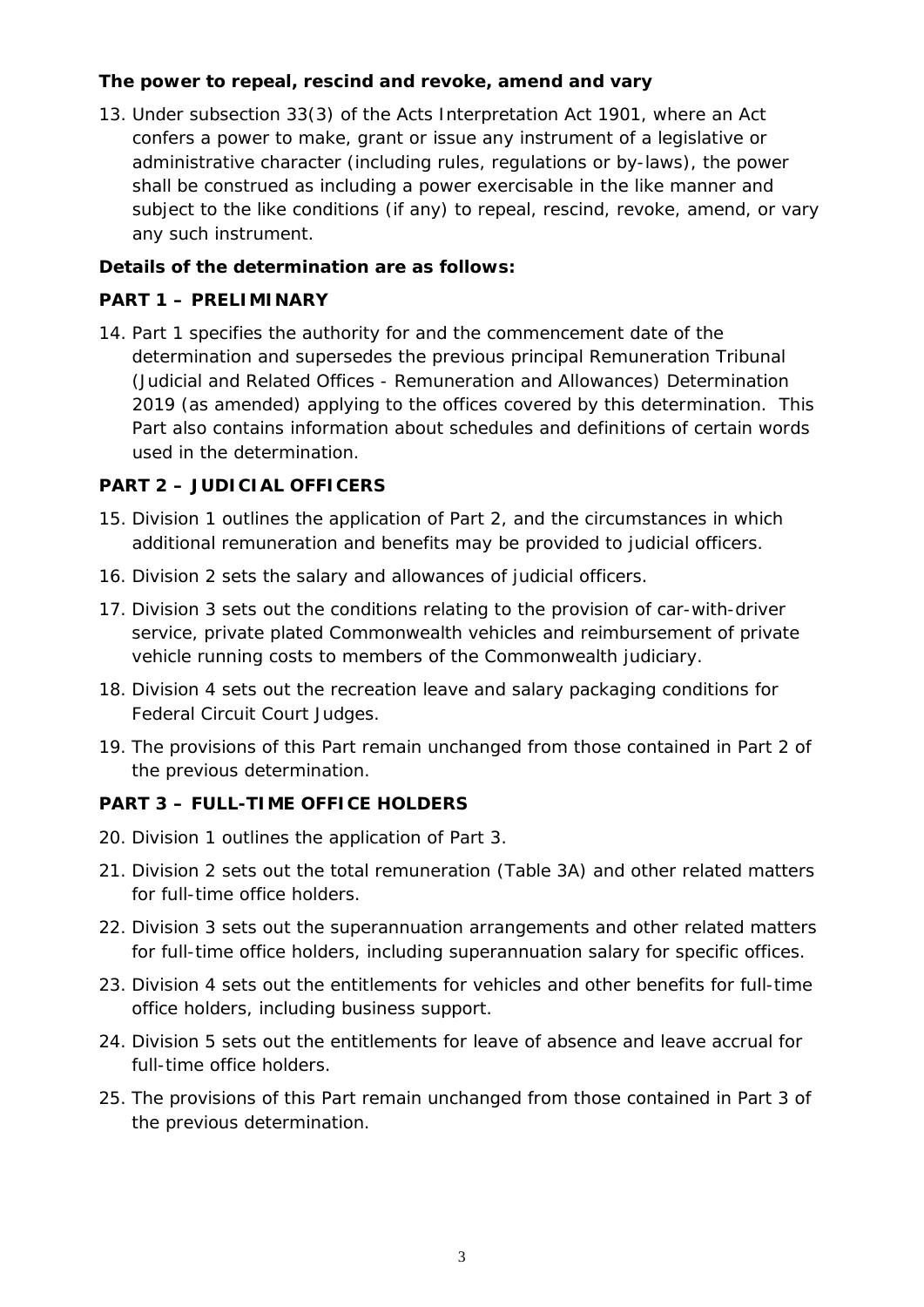#### **PART 4 – PART-TIME OFFICE HOLDERS**

- 26. Division 1 outlines the application of Part 4.
- 27. Division 2 sets out the Daily fees, travel tiers (Table 4A), remuneration packaging and other related matters for part-time office holders.
- 28. Division 3 sets out the Annual fees (Table 4B) and other related matters for AAT members.
- 29. The provisions of this Part remain unchanged from those contained in Part 4 of the previous determination.

## **PART 5 – OFFICIAL TRAVEL**

- 30. Part 5 sets out the entitlements for travel and accommodation assistance for specified office holders.
- 31. The provisions of this Part remain unchanged from those contained in Part 5 of the previous determination.

## **PART 6 – ARRANGEMENTS FOR TRANSITIONAL AAT MEMBERS**

- 32. Part 6 sets out the transitional arrangements for AAT members covered by Schedule 9 to the Tribunals Amalgamation Act 2015.
- 33. The provisions of this Part remain unchanged from those contained in Part 6 of the previous determination.

#### **SCHEDULE 1 – REPEALS**

34. Schedule 1 specifies instruments which have been amended or repealed.

**Authority:** Sub-sections 7(3), 7(3AA), 7(4) and 7(4B) *Remuneration Tribunal Act 1973*